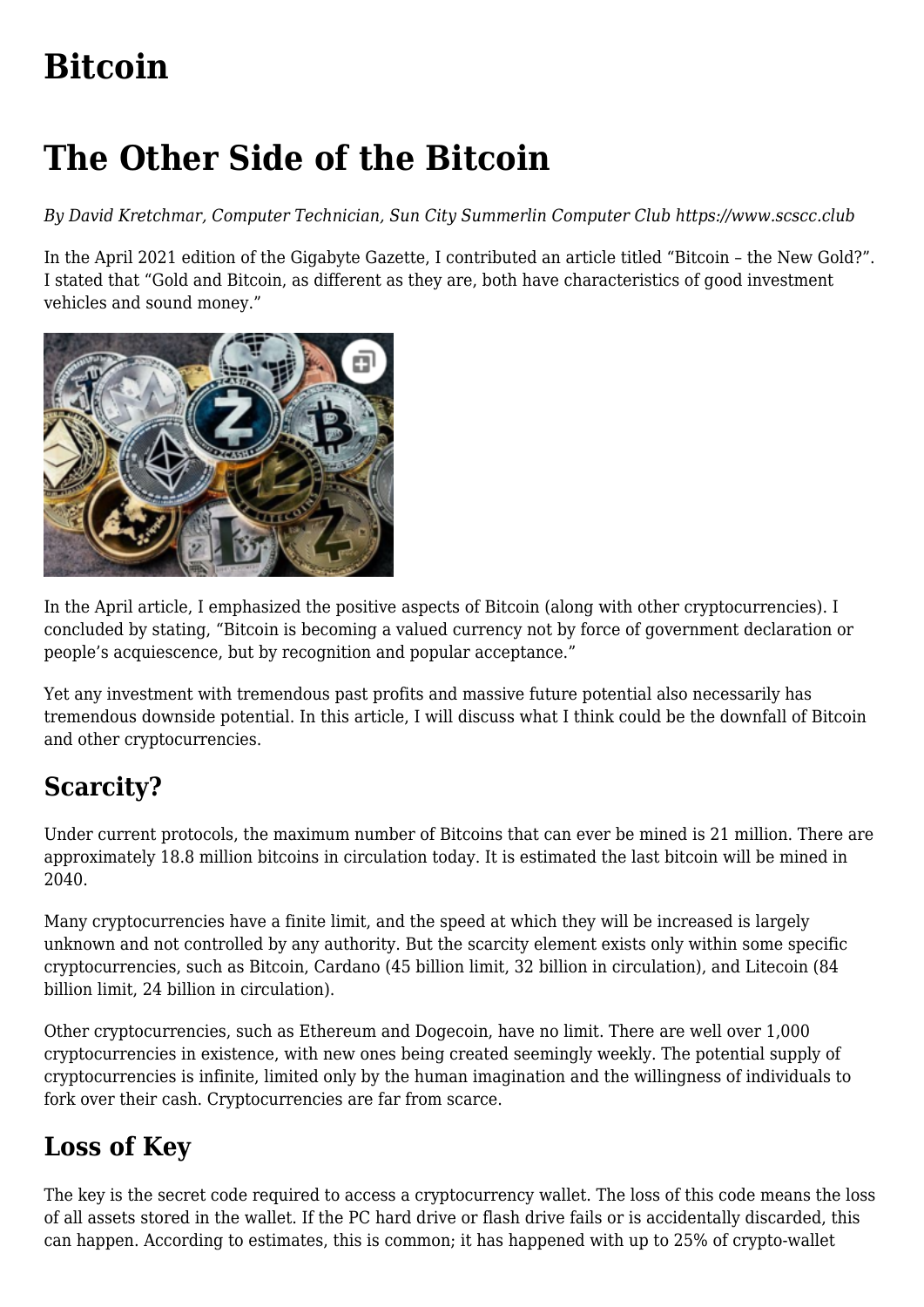owners who have lost over 18 billion dollars<sup>[]</sup> worth of digital currencies. Unfortunately, it is impossible to restore the code and recover the currency if lost.

#### **Technical issues**

Technical problems on the servers where cryptocurrency wallets are stored happen with disturbing frequency. Investors who have suffered losses cannot claim a refund regardless of whose fault it is. Usually, the problems are caused by hackers and occasionally by bugs in software or hardware, but no matter when the money disappears, it is gone.

#### **Government Intervention**

Some governments seem willing to accept or at least accommodate cryptocurrencies, such as the US and Canada. However, other nations, such as Russia and China, have denounced or outlawed cryptocurrencies within their borders. In late September, the Chinese government expanded its ban on Chinese financial institutions providing crypto-related services. In addition, it restated its goal of forcing miners out of business. This announcement knocked 10% or more off of the values of many cryptocurrencies on 9/24/21 before a small recovery.



Governments lose the ability to use fiscal policies to control their economies when they allow the widespread adoption of digital currency. In addition, if cryptocurrencies were widely adopted, nations would lose the purpose and power of their national banking systems.

There are fears of rising cybercrime and other crime rates due to the increased ability to transfer value through untraceable financial transactions. In addition, some claim the rise of crypto-based payments could increase the ability of people to engage in illegal activities without leaving a trail, another reason many governments opposed the adoption of cryptocurrencies. However, I believe these fears are overstated since law enforcement has been able to trace and recover some cyber ransom proceeds, which would probably be impossible with cash.

On a Sunday afternoon in early September, my wife and I almost accidentally wandered into a "cryptocurrency seminar" held in a small meeting room at DV here in Sun City. We soon discovered that we were in a multi-level marketing rally, including testimonies of several people stating they had made hundreds and thousands of dollars in seconds or minutes by using the system the presenters were promoting. Loud claps and cheers followed each testimony. They named several cryptocurrencies; most were unknown to me.